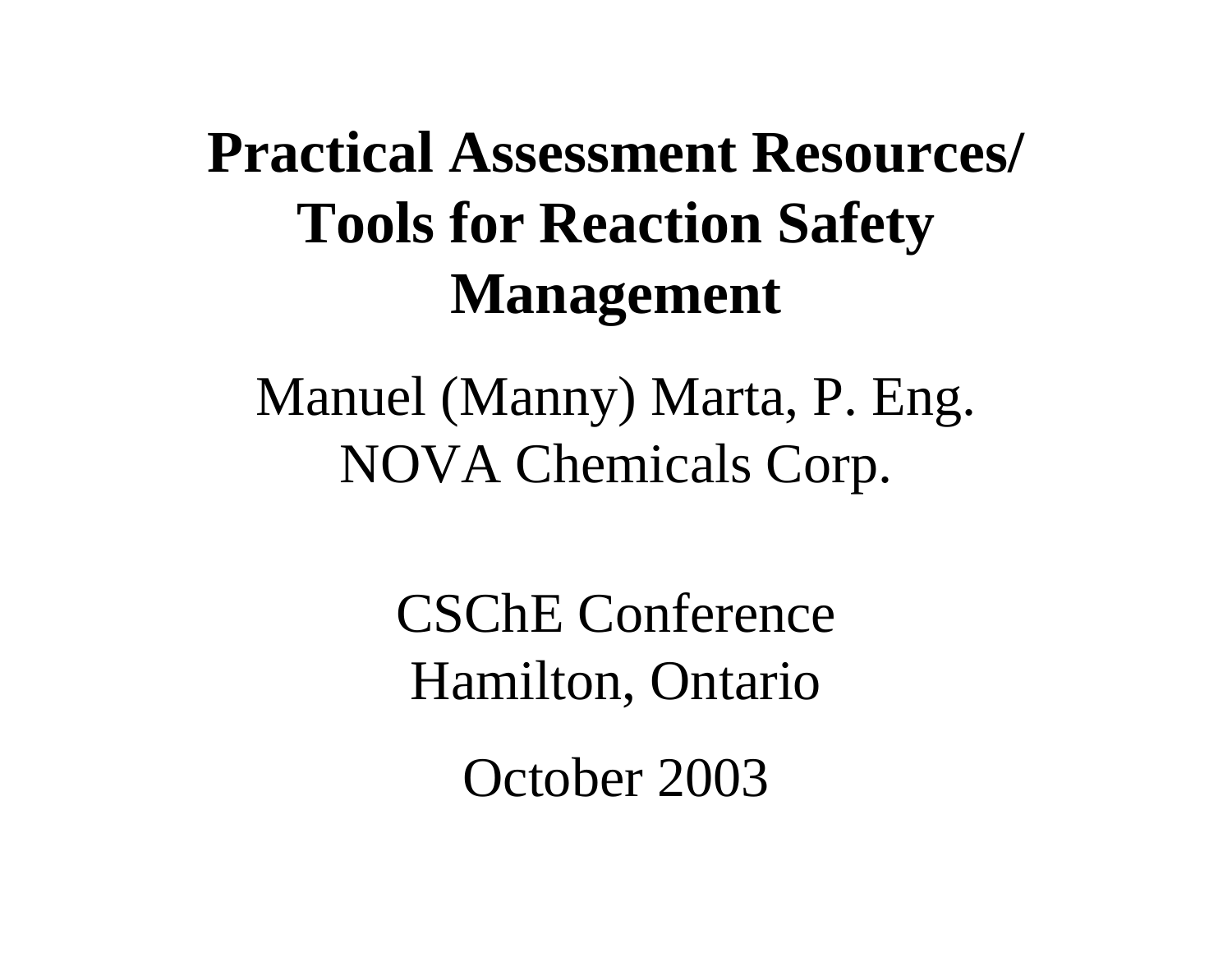#### Reactive Hazards Process Safety Management (PSM) Holistic Approach for Determining Reactive Hazards

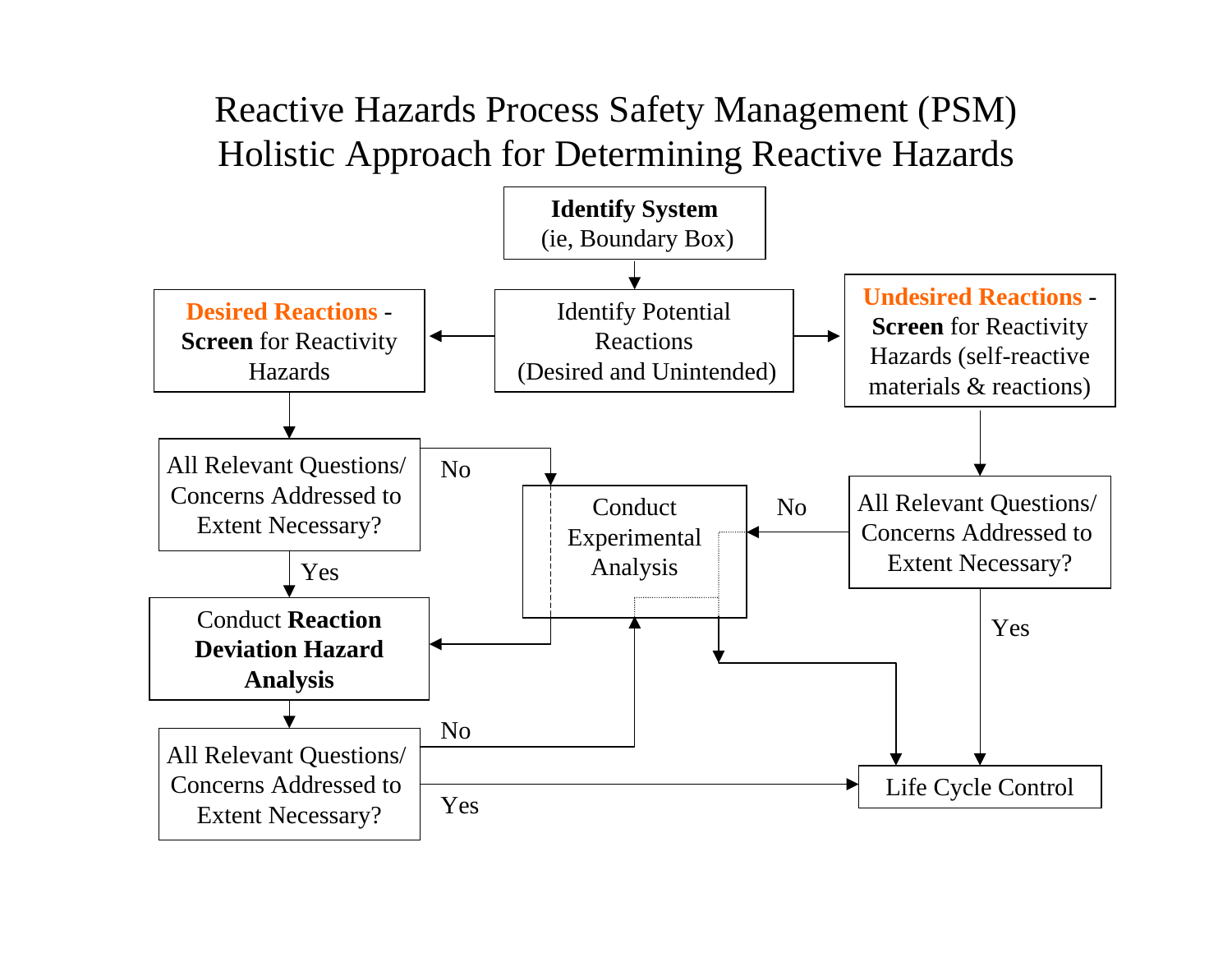### **Definitions**

- **Reactive Hazard** situation that has potential to lead to a reactive incident
- **Reactive Incident** sudden event involving an uncontrolled chemical reaction with significant increase in temperature, pressure or gas evolution that has caused, or has the potential to cause, serious harm to people, property or the environment. Although the event may be sudden, the reactive incident can, sometimes, be slow in forming.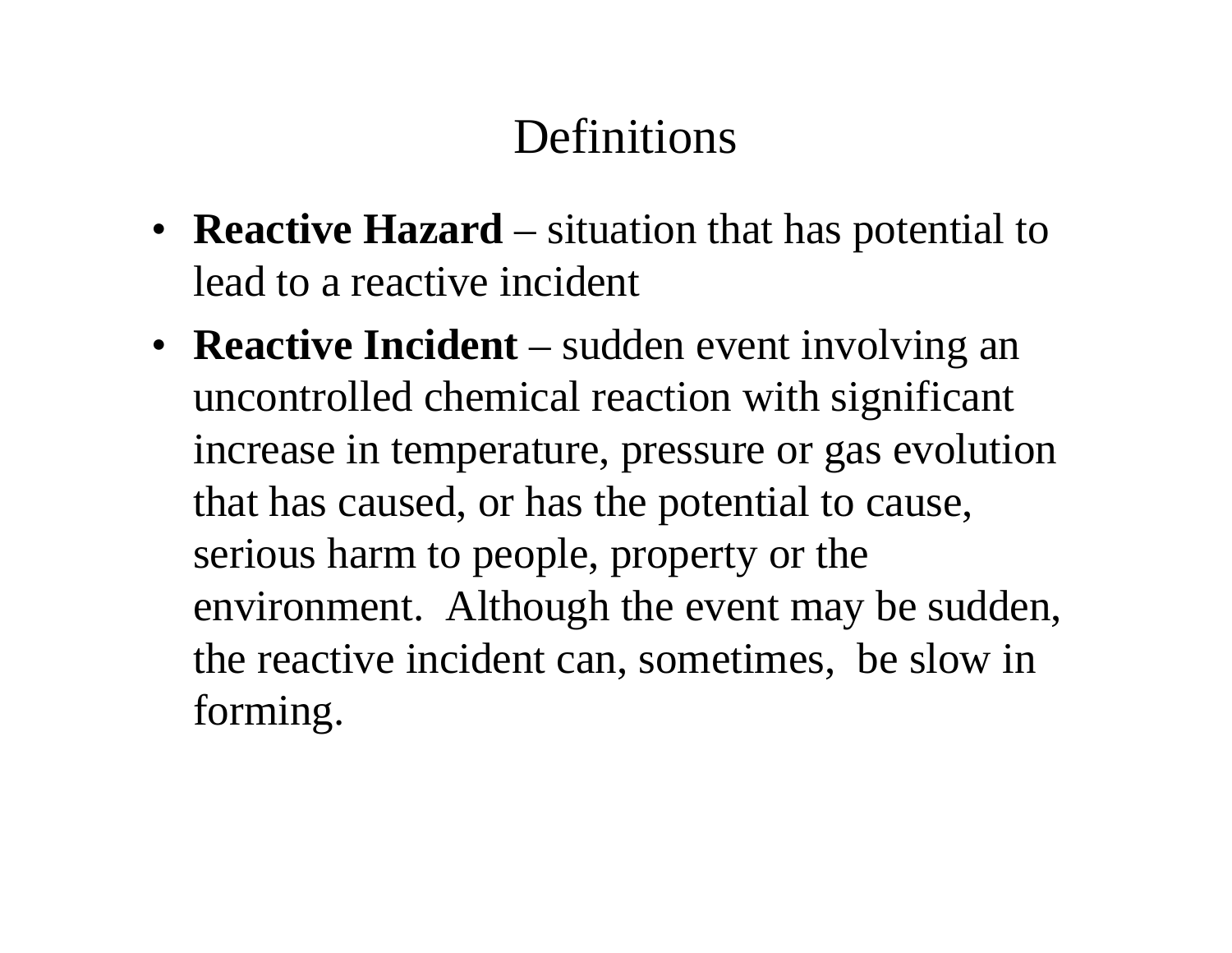# Types of Reactive Hazards

- • Self-Reacting
	- • Involves one chemical but is sometimes promoted by catalysts or contaminants
	- • Examples:
		- • **Runaways or uncontrolled reactions (35% of reactive incidents)**
			- •**Polymerization, Decomposition**
		- •**Impact sensitive (copper acetylide)**
		- •**Thermal sensitive (organic peroxides)**
- • Chemical Incompatibility (36% of reactive incidents)
	- • Requires two or more (known) substances coming into contact (inadvertently or intentionally)
	- • Examples
		- $\bullet$ **Acids and Bases**
		- •**Water Reactions**
		- $\bullet$ **Pyrophoric Reactions (when contacting air)**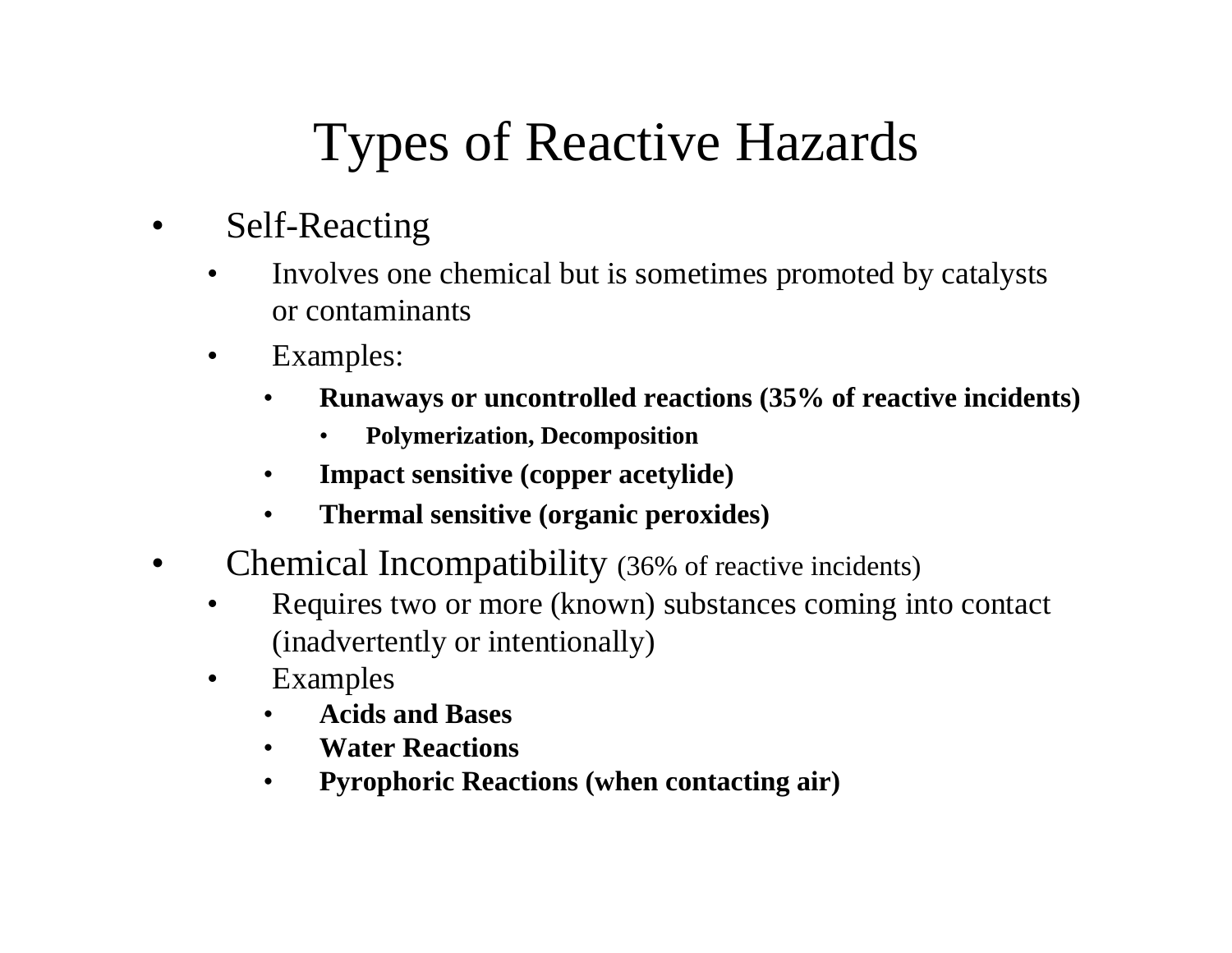# Identifying the System

• "Interaction Matrix"

|                                            | <b>Chemicals</b> | <b>Materials of</b><br><b>Construction</b> | <b>Utilities</b> | <b>Energy</b> |
|--------------------------------------------|------------------|--------------------------------------------|------------------|---------------|
| <b>Chemicals</b>                           | Rxn?             |                                            |                  |               |
| <b>Materials of</b><br><b>Construction</b> | Rxn?             | Rxn?                                       |                  |               |
| <b>Utilities</b>                           | Rxn?             | Rxn?                                       |                  |               |
| <b>Energy</b>                              | Rxn?             | Rxn?                                       | Rxn?             |               |
| <b>Atmosphere</b><br>(Air, Water)          | Rxn?             | Rxn?                                       |                  |               |
| <b>People</b>                              | Haz?             | Haz?                                       | Haz?             | Haz?          |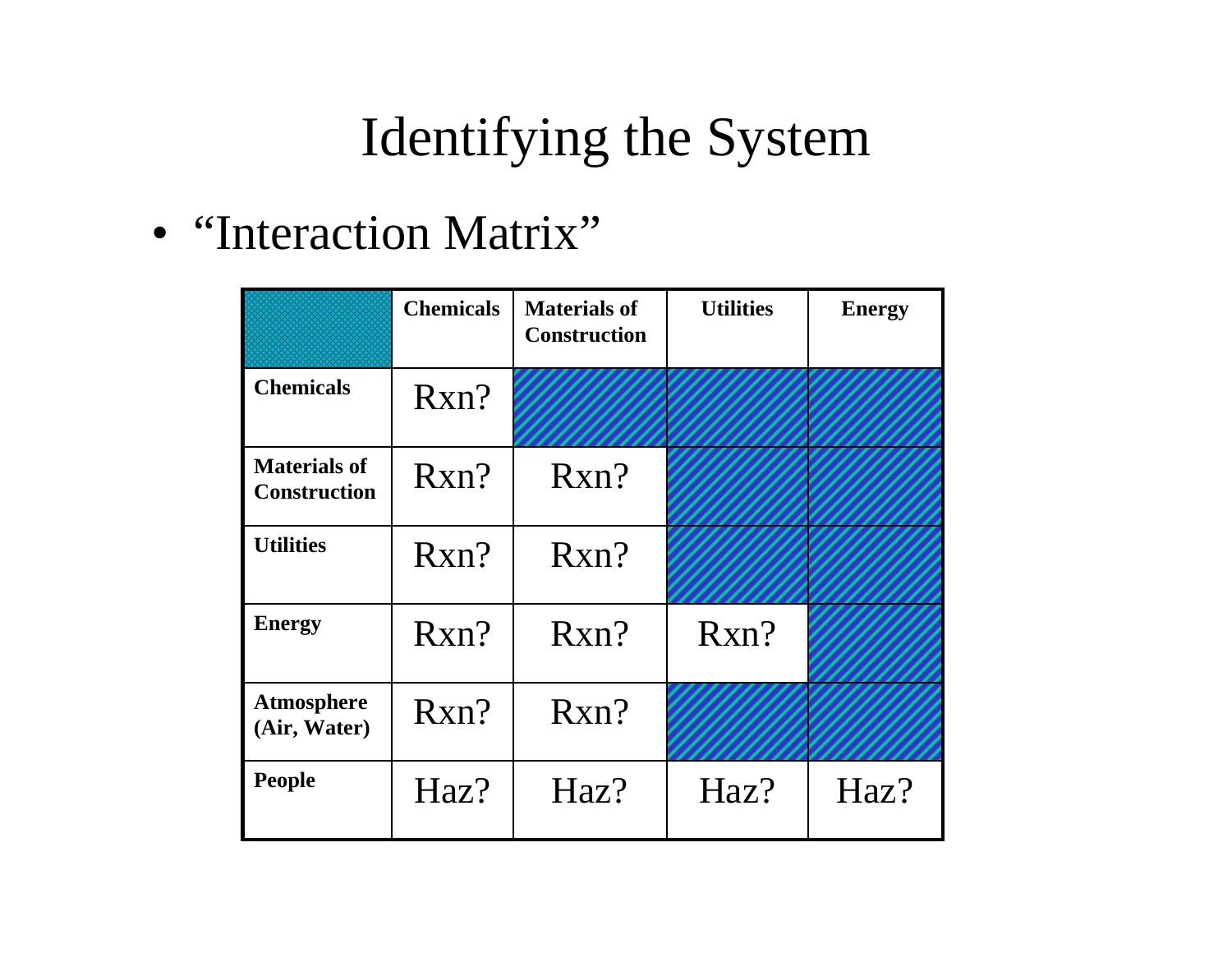### Reactivity Screening Tools

#### **Chemical Compatibility Matrices and Their Sources**

- **Internet: Example E.P.A.-600/2-80-076 A Method for Determining Compatibility of Chemical Mixtures**
	- **Chart uses reactivity groups (eg, acids, alcohols, aldehydes, esters, ethers, etc)**
	- **Intersecting cell identifies consequences (eg, fire, explosion, violent polymerization, toxic gas formation, heat generation, etc)**
	- **Caution: Not possible to make any chart definitive and all inclusive**
- **Books: Example "Chemical Risk Analysis A Practical Handbook", Bernard Martel, Penton Press**
	- **Using a matrix format identifies dangerous reactions for specific chemicals and their derivatives when in contact with select chemicals, chemical types, and groups**
	- **Also identifies material instability and polymerization potential**
- **Software: Example U.S. N.O.A.A. Reactivity Worksheet**
	- **Identifies general hazards of substances**
	- **Identifies interaction hazards for mixtures**
	- **Identifies hazardous interaction with air or water**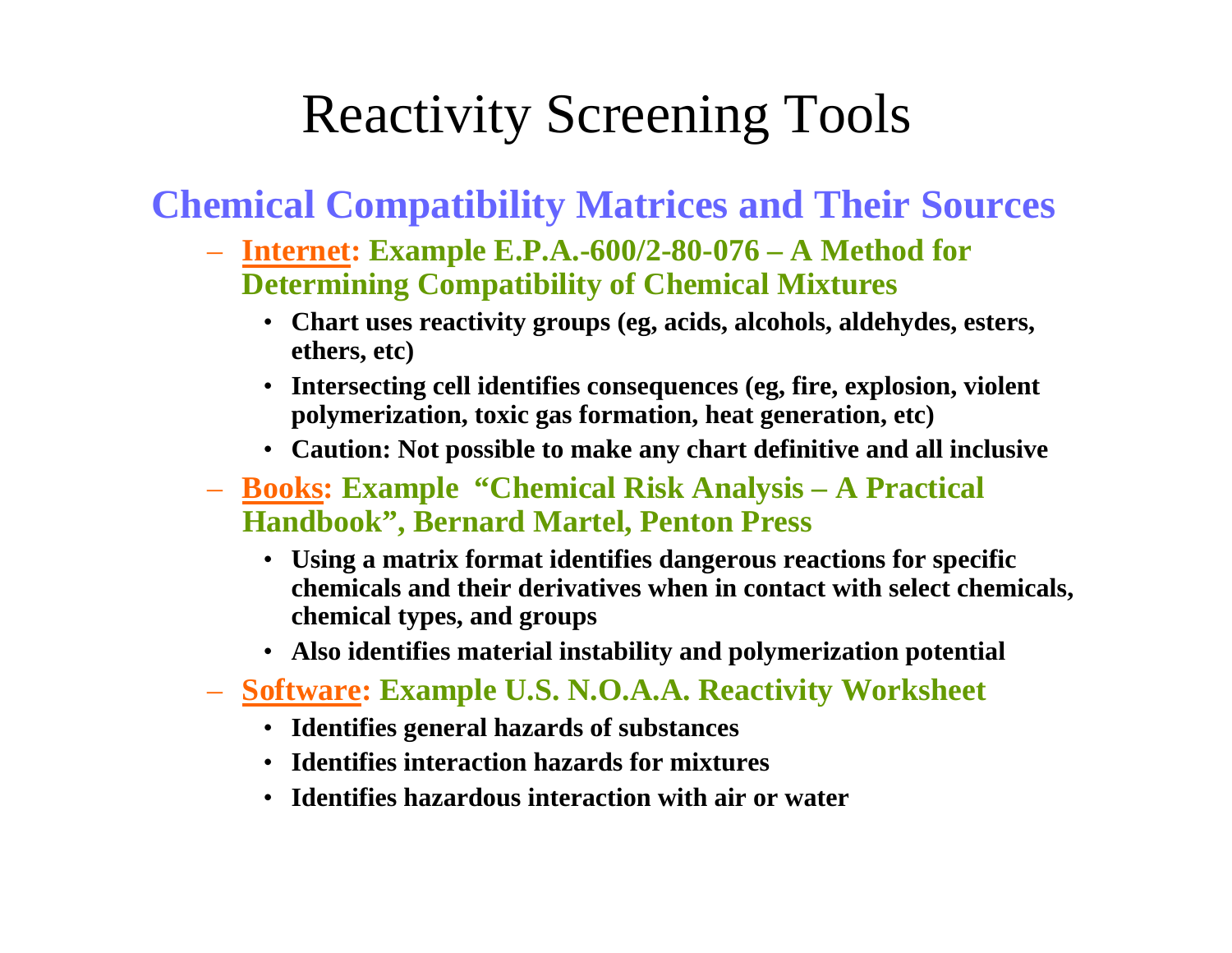### **Databases & Reports**

- **Bretherick's Reactive Chemical Hazards Database**
- **"Accident Database" from U.K. Institution of Chemical Engineers (IChemE)**
- **"Process Safety Incident Database" from American Institute of Chemical Engineers**
- **Reports from U.S. Chemical Safety & Hazard Investigation Board (a.k.a Chemical Safety Board)**
- **User-Developed Database**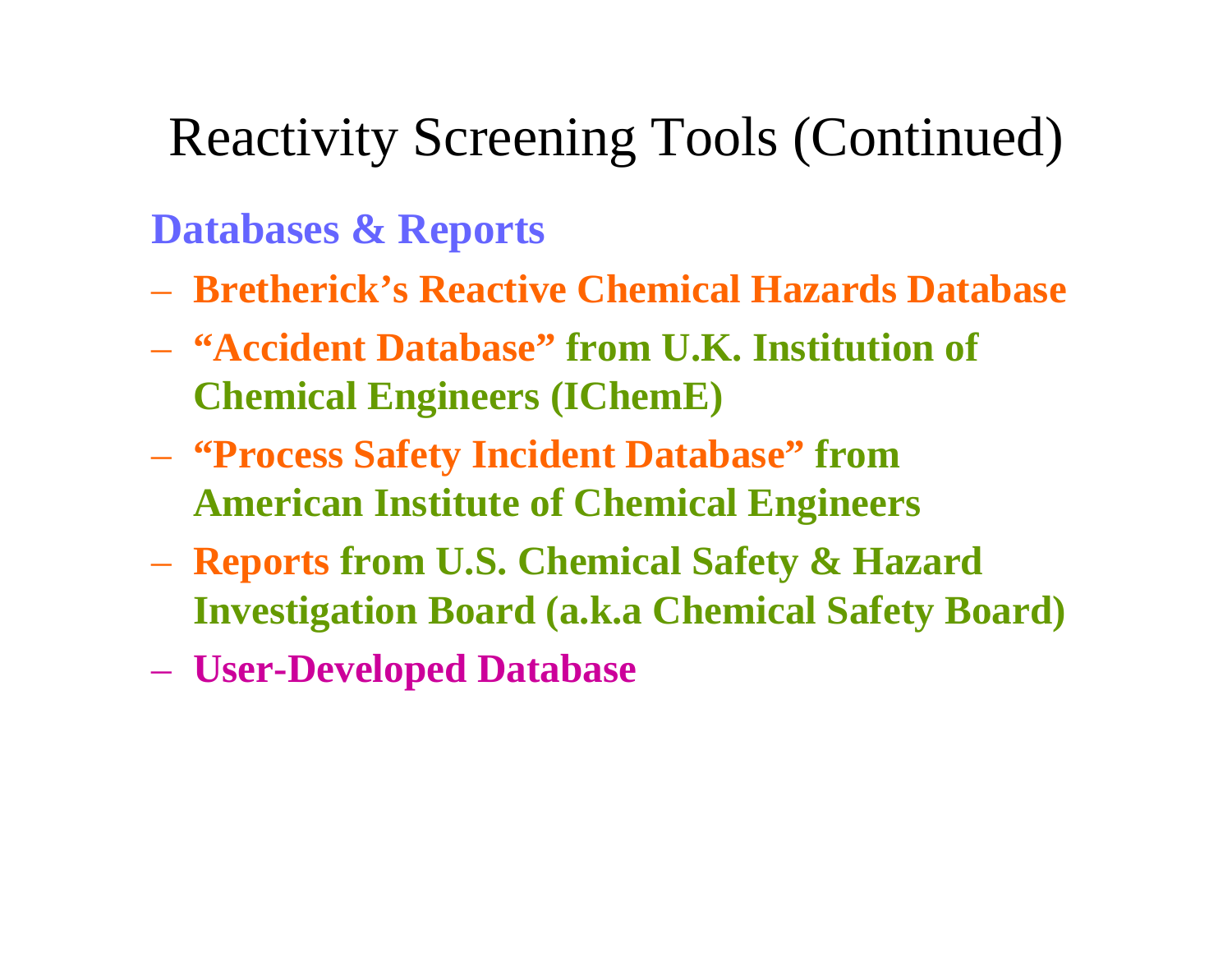**Calculated Adiabatic Reaction Temperature (CART) + Heat of Reaction ∆H<sub>RXN</sub>** 

- **New concept Feb 2003**
	- **"Reactivity Screening Made Easy" by George Melhem of ioMosaic**
	- **"Computationally Evaluate Self-Reactivity Hazards" by Michelle Murphy, Surendra Singh, Edward Shanley. Chemical Engineering Progress**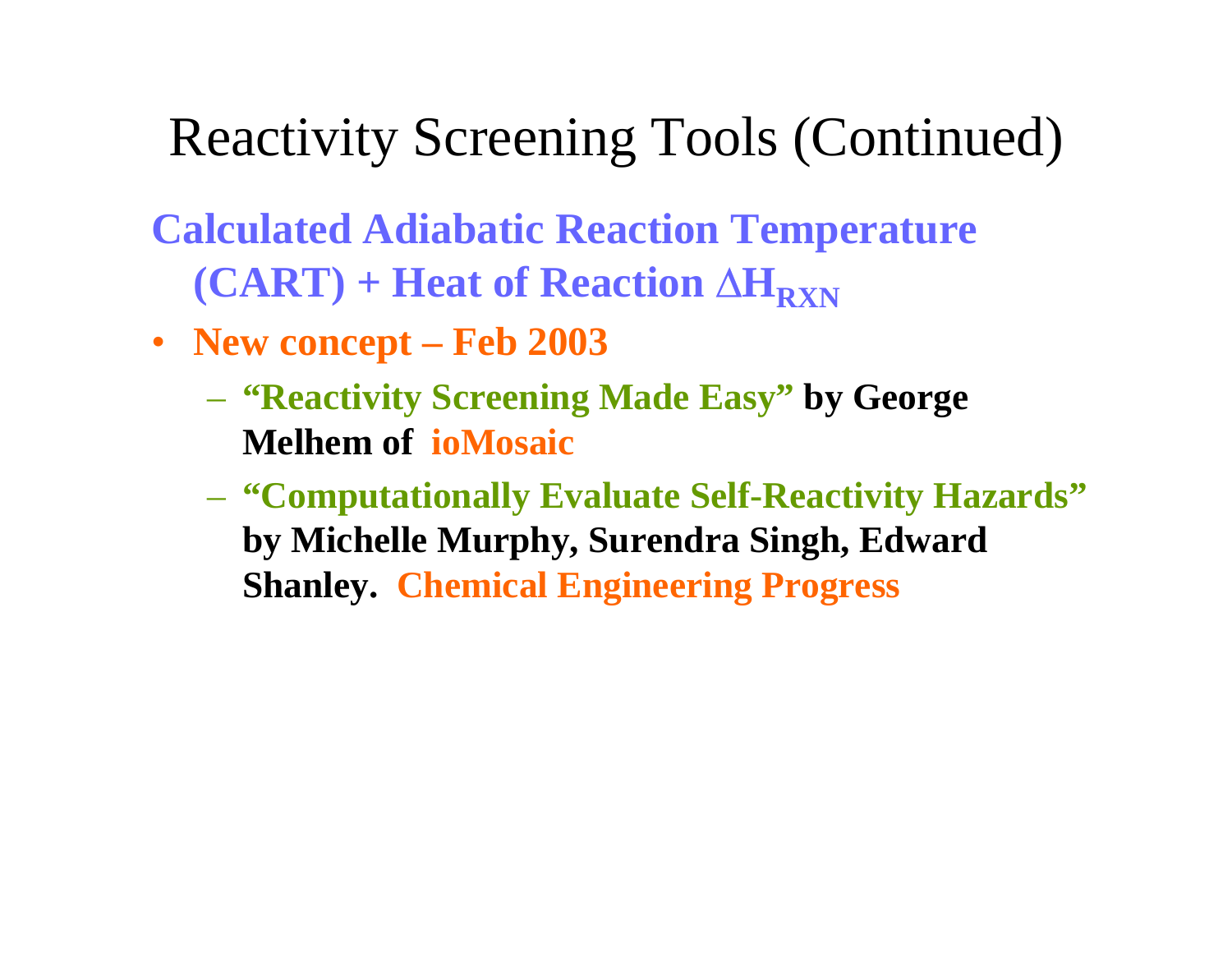### $CART + Heat of Reaction  $\Delta H_{RXN}$  (Continued)$

- $\bullet$ For most stable reaction products – usually decomposition products
- •Based on potential for rapid release of stored chemical energy
- •No lab data needed
- $\bullet$ Basic information needed -  $\Delta H_{\rm f}$  $\degree$  of compound's composition and its decomposition products
	- **Literature:** Pedley, J.B., et al, "Thermodynamic Data of Organic Compounds", 2nd ed., Chapman and Hall, New York (1986)
	- **Computer Calculated:** ASTM's CHETAH (Chemical Thermodynamic and Energy Release Program)
		- User can specify functional groups for a chemical(s), select a chemical from the database or can select reactants & products from the database
		- Functional group method uses Benson's method of group additivity
- $\bullet$  $\Delta H_{RXN} = \Sigma \Delta H_f^{\circ}$  (decomposition products) -  $\Delta H_f^{\circ}$  (Substance)
- $\bullet$  CART determined using NASA-Lewis CET89 computer program. Updated version called Chemical Equilibrium and Applications (CEA)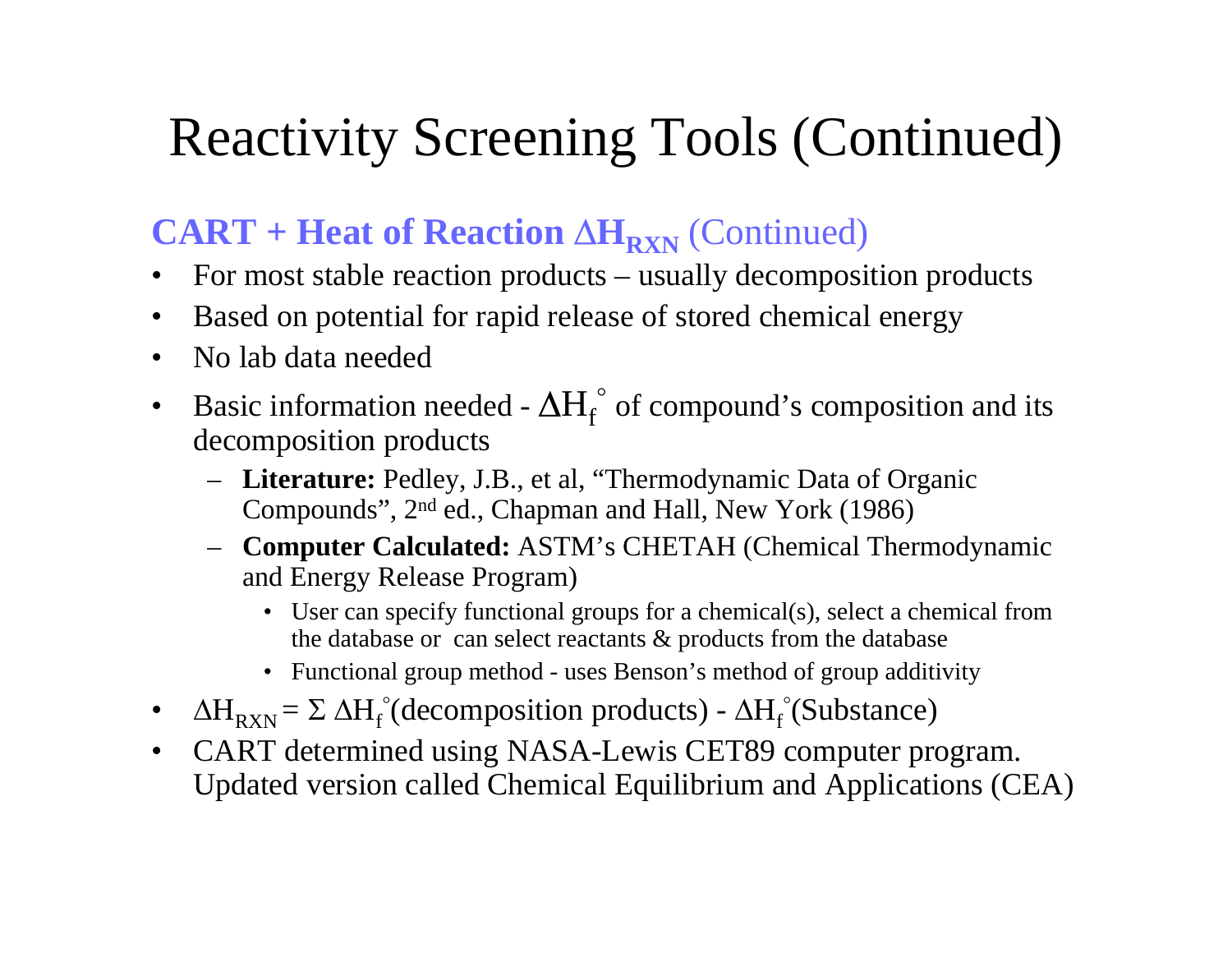#### $CART + Heat$  of Reaction  $\Delta H_{RXN}$  (Continued)

- $\bullet$  Interpretations
	- ∆ HRXNrepresents stored chemical energy
	- CART relates to attainable reaction rate
- "Hazard Indexing"
	- Two approaches
- $\bullet$  Murphy, Singh, Shanley Approach
	- **Place substance of interest into one of 5 groupings of similar composition: General Hydrocarbons, CHO, Nitro Compounds & Nitrates, Other Nitrogen Compounds, Organic Peroxides**
	- $\boldsymbol{\Delta} = \boldsymbol{\Delta} = \boldsymbol{\Delta} \boldsymbol{\Delta}$   $\boldsymbol{\Delta}$   $\boldsymbol{\Delta}$   $\boldsymbol{\Delta}$   $\boldsymbol{\Delta}$   $\boldsymbol{\Delta}$   $\boldsymbol{\Delta}$   $\boldsymbol{\Gamma}$  of substance with corresponding values for **other substances in same group. By looking at substances with welldefined hazard potential, the hazard for the substance can then be predicted**
	- **Hazard Index:**
		- **N = Non-Explosive Even With Intense Initiation**
		- **NX = Non-Explosive When Unconfined**
		- **E = Explosive**
		- **<sup>E</sup>\* = Assumed to be Explosive (no experimental information available)**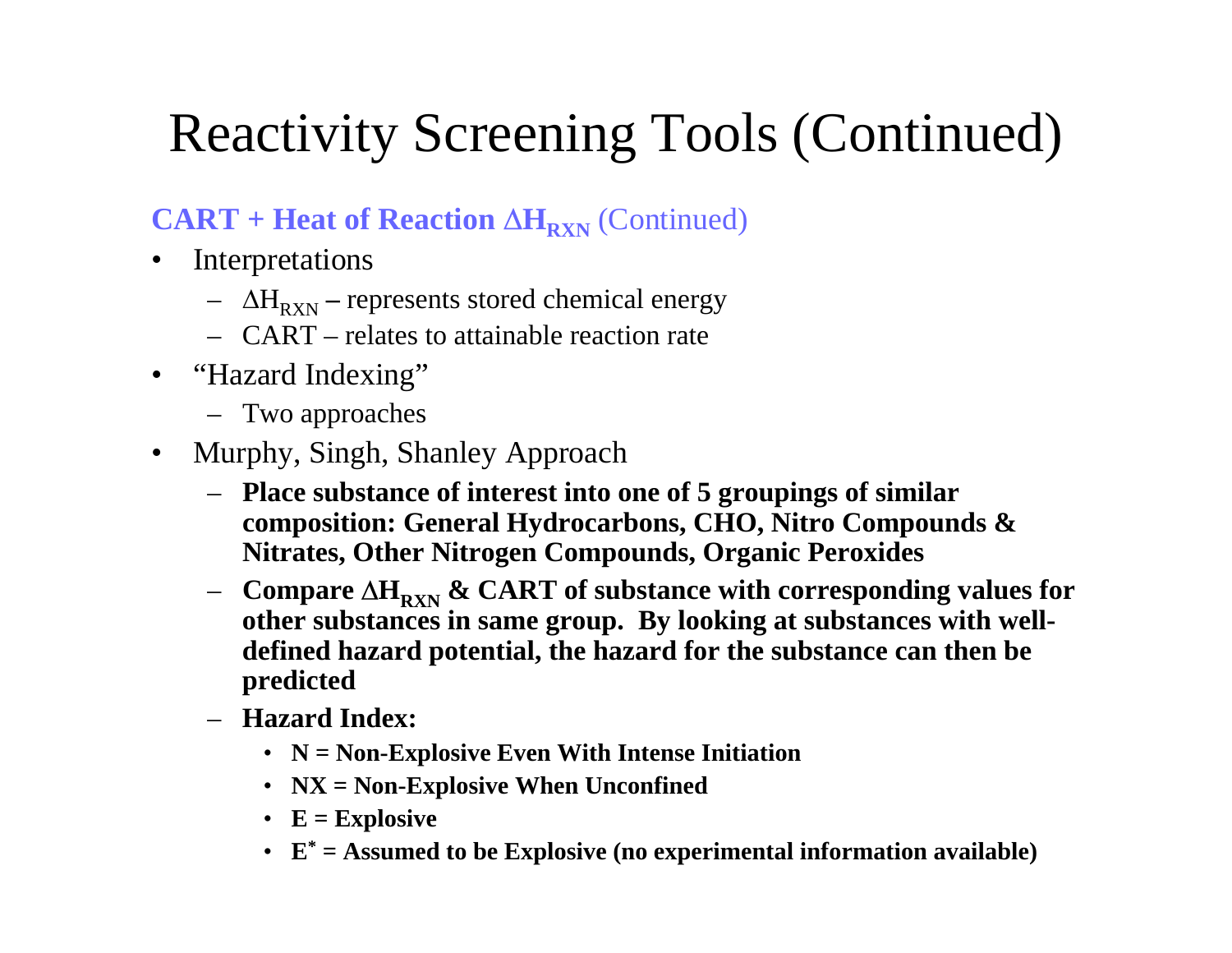- $\bullet$ • **CART + Heat of Reaction ∆H<sub>RXN</sub>** (Continued)
- ioMosaic Hazard Index
	- "No Reactivity Hazard" or "D" means
		- $\Delta H_{\rm RXN}$  no more negative than –0.42 kJ/g
	- "Low Reactivity Hazard" or "C" means
		- $\Delta H_{\rm RXN}$  between –0.42 and –1.2 kJ/g, and
		- **CART**≤ 700 K
	- "Intermediate Reactivity Hazard" or "B" means
		- $\Delta H_{RXN}$  between  $-1.2$  and  $-3.0$  kJ/g, or
		- 700 < **CART**≤ 1600 K
	- "High Reactivity Hazard" or "A" means
		- $\Delta H_{RXN}$  more negative than  $-3.0$  kJ/g, or
		- **CART**>1600 K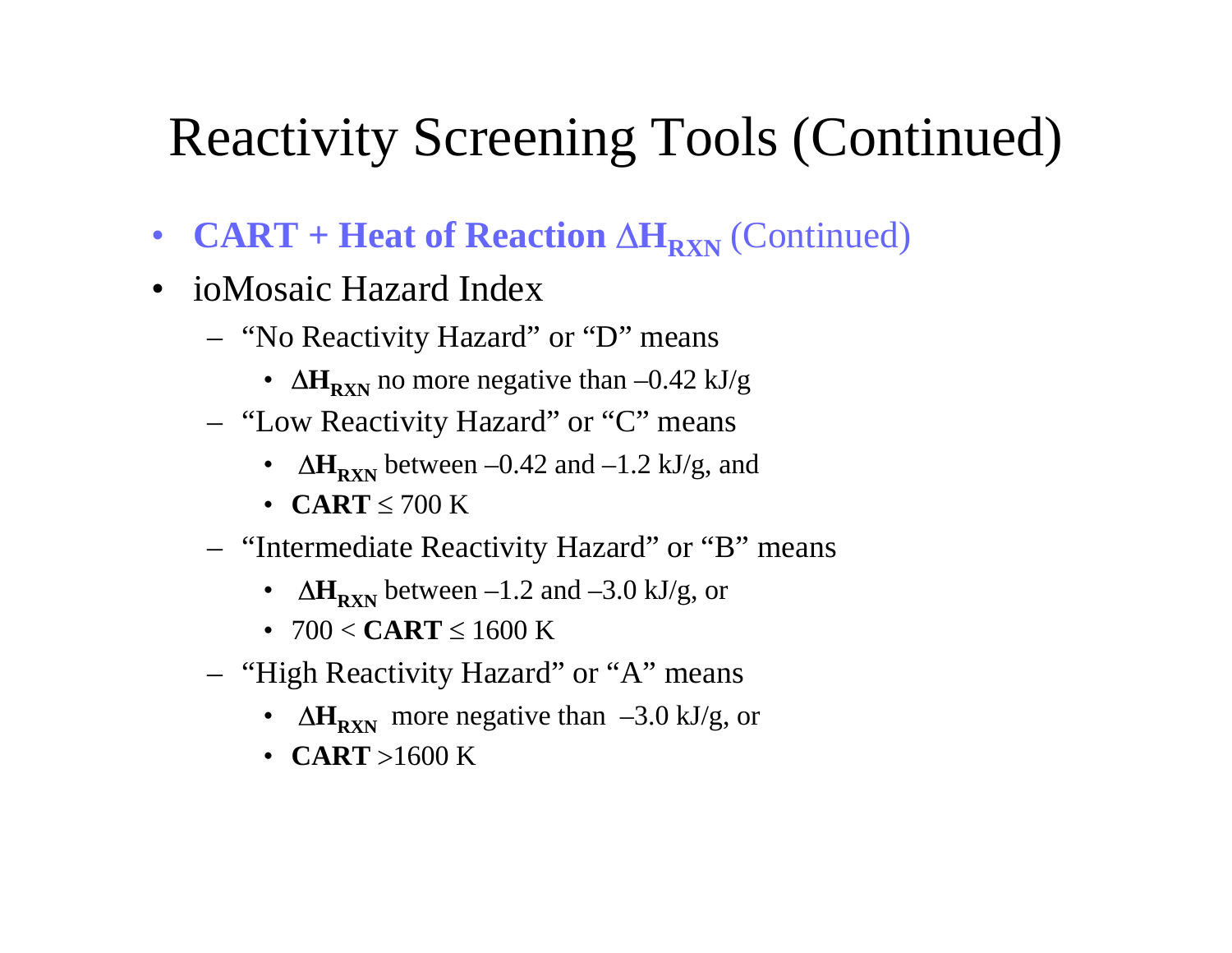## Reaction Deviation Hazard Analysis

- Parallels "Hazard & Operability" (HAZOP) Analysis used in Process Industries
- Assumes chemistry is safe if done as intended (to be confirmed by chemist)
- Combination of guideword and chemistry parameter = chemistry deviation
- Guidewords: No, More, Less, Part Of, Reverse, As Well As, Other
- Focus on potential consequences and not on causes
- Reference: Mosley, D.W., A. Ness and D.C. Hendershot. *"Tools for Understanding Reactive Chemical Hazards Early in Process Development".* Rohm and Hass Company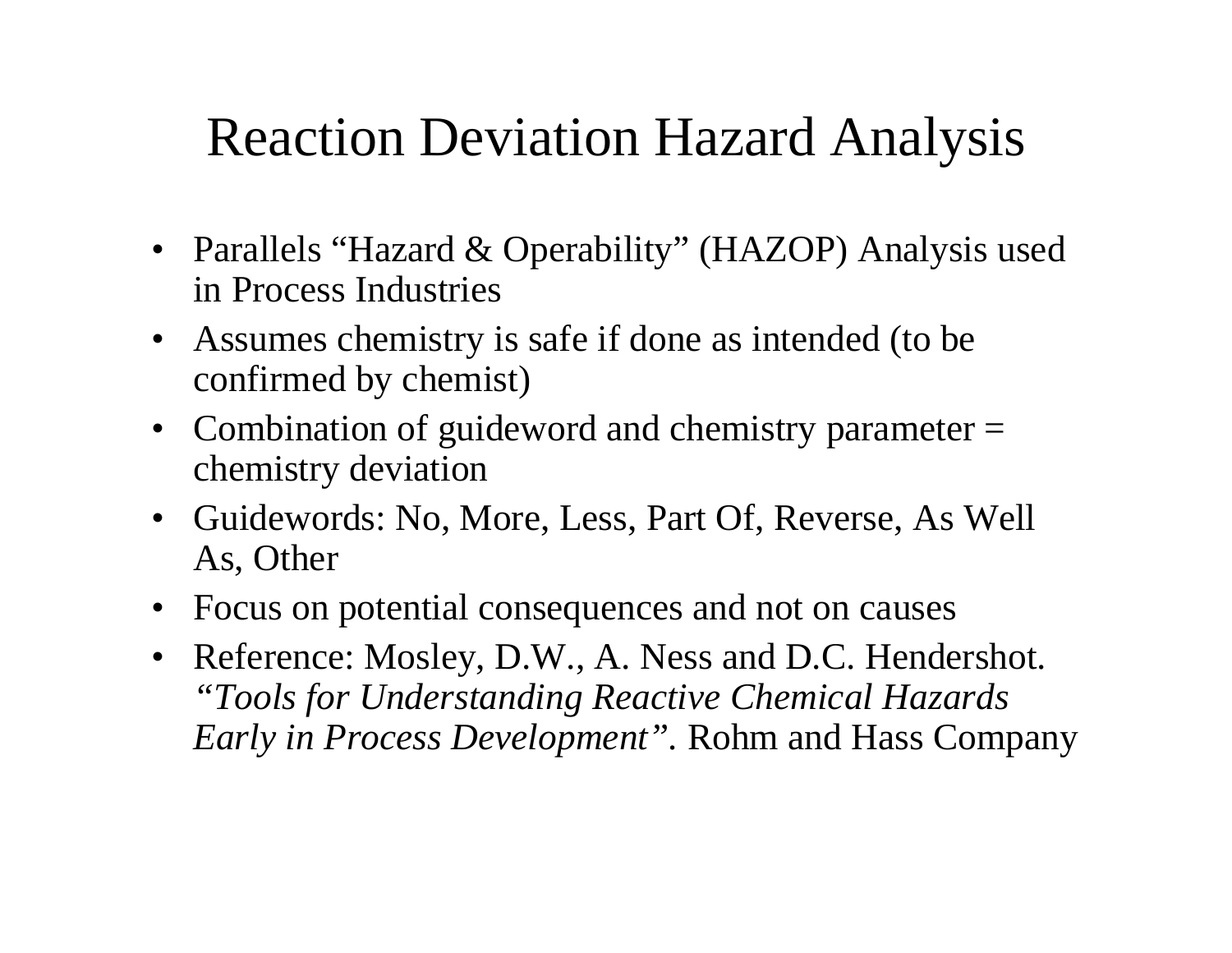### Reaction Deviation Hazard Analysis

- $\bullet$ **Reaction Example**
- $\bullet$  $A(liq) + B(liq) \rightarrow X(solid) + Y(gas) + Heat$
- $\bullet$ **Conditions: Temp = T, Pressure = P, Catalyst = C, Solvent = S**
- $\bullet$ **Activities: Reacting, Mixing, Cooling, Reagent Addition**
- •**Example of Reaction Deviations (Not Complete)**

| <b>Guideword</b> | <b>Examples of Possible Deviations To Consider or Ask in a</b><br><b>Review</b>                                                                                                                                                           |
|------------------|-------------------------------------------------------------------------------------------------------------------------------------------------------------------------------------------------------------------------------------------|
| N <sub>0</sub>   | NO – Reactant A, Reactant B, Solvent S, Catalyst C<br><b>NO</b> – Reaction, Mixing, Cooling<br>Etc                                                                                                                                        |
| <b>More</b>      | More – Reactant A, Reactant B, Solvent S, Catalyst C<br>More (Higher) Conditions: Higher Temp, Higher Press<br>More Activities: Higher reaction rate, Faster rate of addition<br>of material, Higher Cooling, Higher Mixing<br><b>Etc</b> |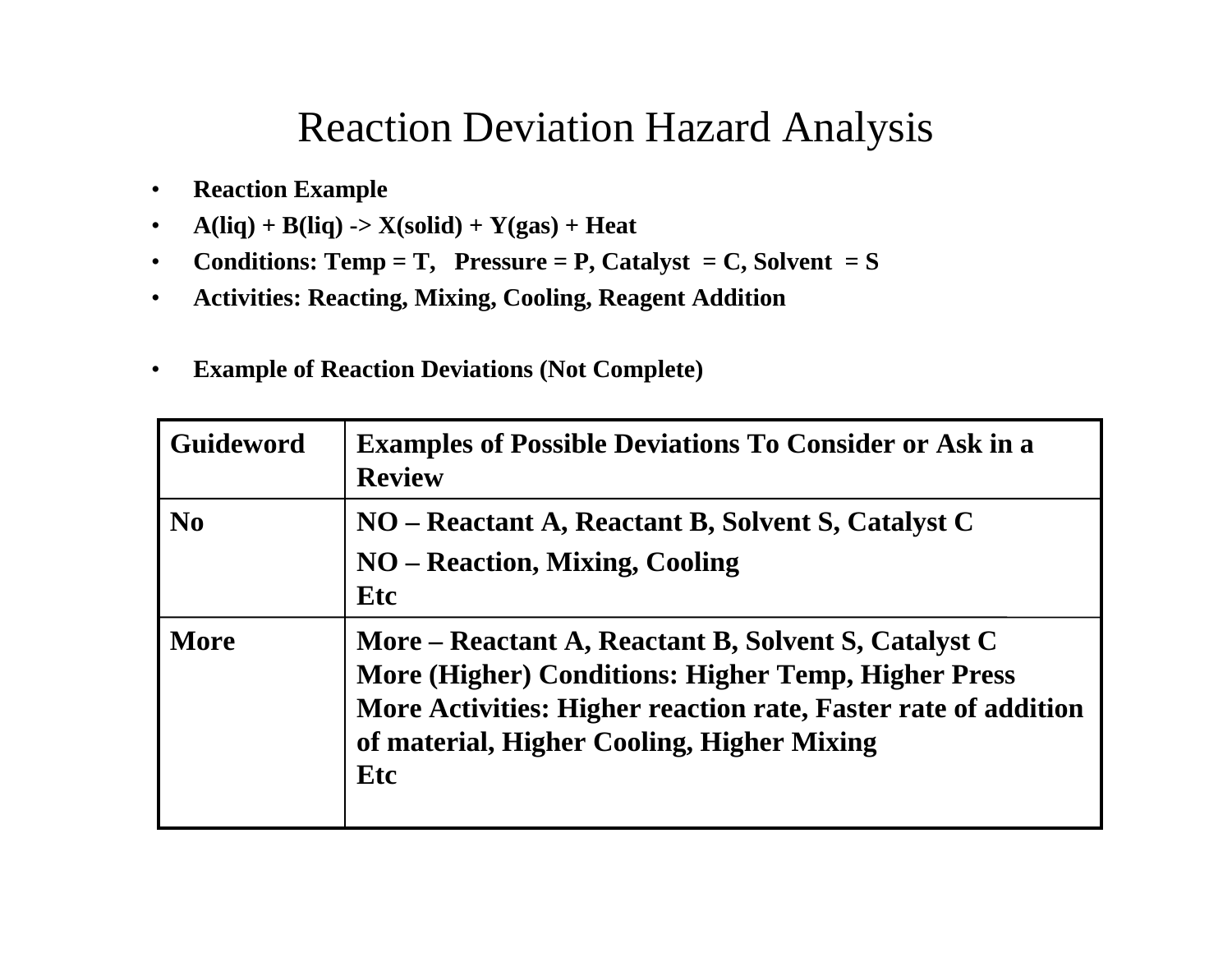### Reaction Deviation Hazard Analysis – The Results

#### Partial Sample

| Guide-         | <b>Deviation</b>                                        | <b>Consequence</b>                          | <b>Recommendation</b>                                         |
|----------------|---------------------------------------------------------|---------------------------------------------|---------------------------------------------------------------|
| word           |                                                         |                                             |                                                               |
| <b>Reverse</b> | <b>Catalyst</b><br>added after<br>reagents are<br>added | <b>Violent and</b><br>explosive<br>reaction | <b>Have checklist.</b><br><b>Have two people</b><br>involved. |
| As Well<br>As  | <b>Rust</b>                                             | <b>Unknown</b>                              | Investigate                                                   |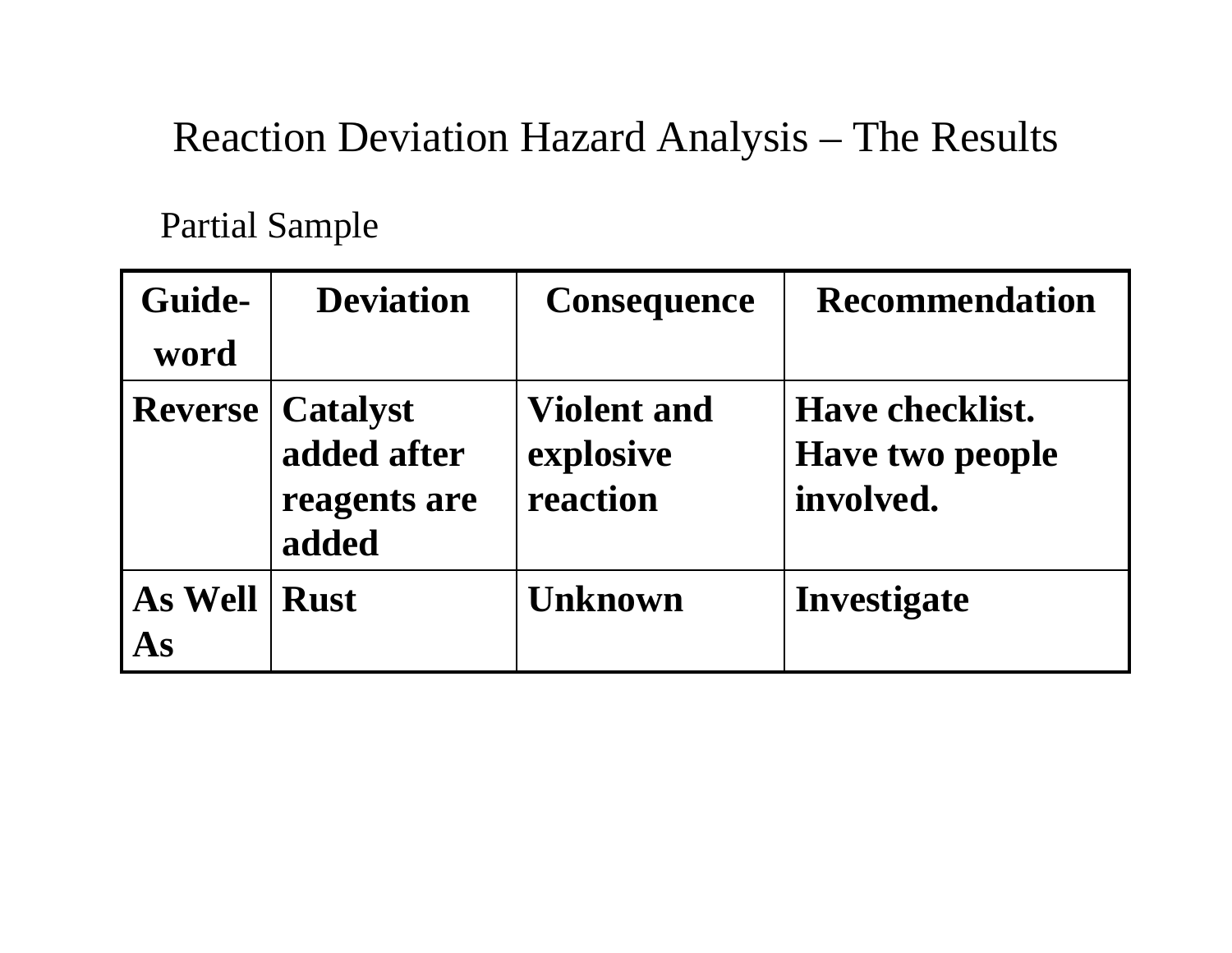## Residual Reactivity Questions/ Concerns

- $\bullet$ Hazard Laboratory Evaluation
- $\bullet$ In-House or External
- $\bullet$  Develop thermo-chemical, kinetic or reactivity data needed to complete screening and assessment